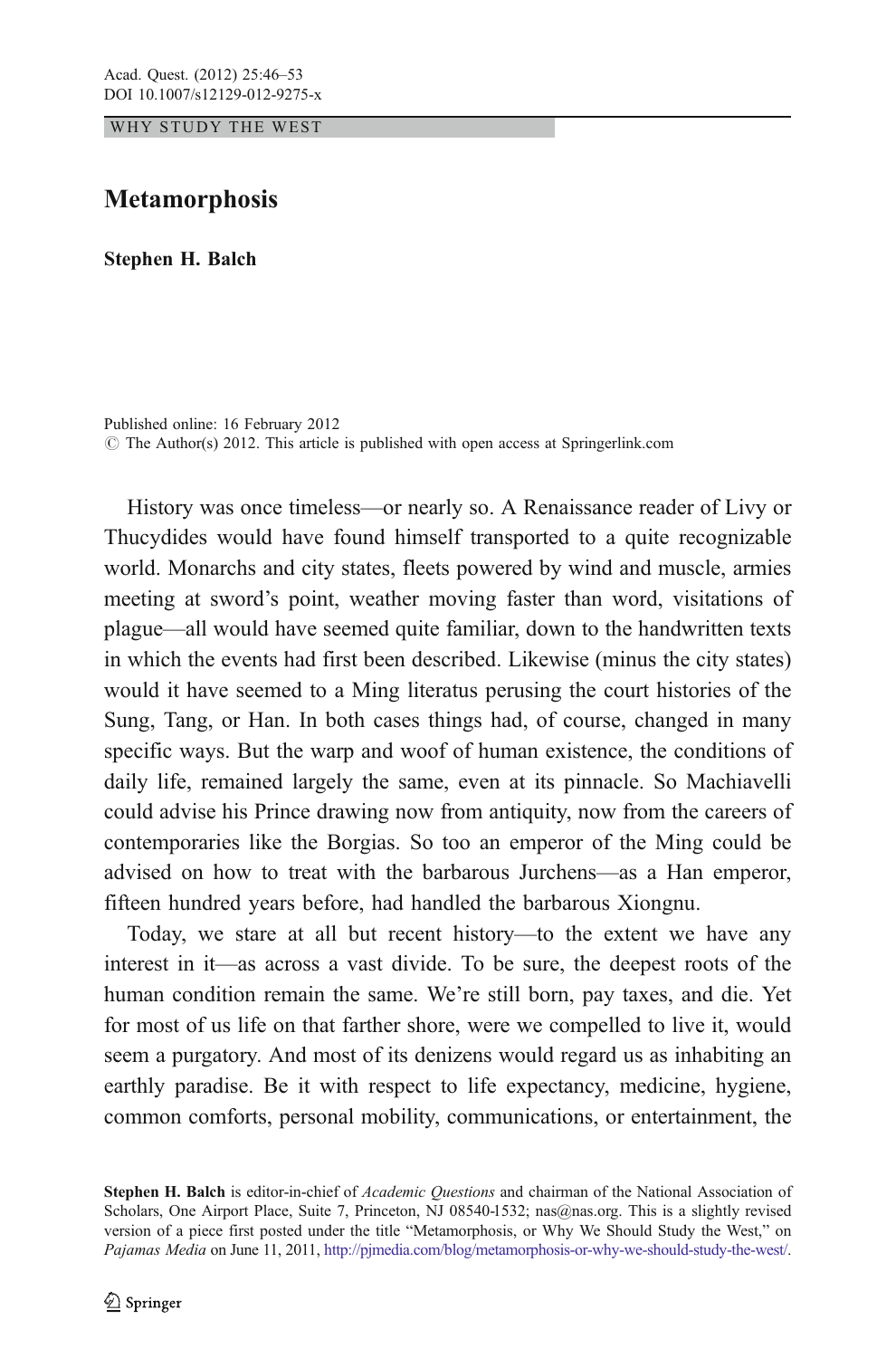royalty of yesteryear, Machiavelli's Prince or China's Son of Heaven, could only gape in amazement at what Everyman now enjoys. And this says nothing of the unexampled political, intellectual, religious, and personal liberties widely exercised by the un-princely and non-imperial of today. History still has an immense amount to teach us, but our questions of it, when well-framed, must be at least as attentive to disjuncture as continuity. The once seemingly static now flows torrentially, readily expunging even the most venerable of landmarks.

One thing history's torrent appears to be sweeping away is, ironically, the study of its most productive wellspring, Western civilization. The Vanishing West, a report the National Association of Scholars released in May 2011, documents the extent of this vanishing.<sup>1</sup> The traditional Western civilization survey requirement, commonplace only decades ago, has become a rarity for students in general and for history majors in particular, and most so at those institutions where America's opinion leadership is shaped. It is also steadily losing ground in our high schools.

This state of affairs is a natural prompt for several questions about that muchdiscussed topic, "civic literacy"—or perhaps, to formulate it more adequately with respect to the mission of liberal education, "civilizational sophistication." For one, are most students really aware of how much modern civilization has quickened the pace of social change? For another, do they have more than an inkling of how wondrous is the wealth and freedom that surround them? And last, do they have much sense of the nature of the forces to which these wonders owe their birth? Levels of historical knowledge being what they are—especially among the young—there is little ground for complacency on any of these counts. But if these understandings are insufficient, or absent, what hope is there for the stewardship our bounties deserve?

Unfortunately, cultivating such awareness isn't much of a priority in higher education today. For a variety of reasons ranging from the crassly professional—the wish of scholarly specialists not to waste their time on general courses of any sort—through the fashionably enlightened—a belief that concentrating on one's own culture is parochial—to the outright ideological—the view that our history is largely an occasion for shame—

<sup>&</sup>lt;sup>1</sup>Glenn Ricketts, Peter W. Wood, Stephen H. Balch, and Ashley Thorne, The Vanishing West: 1964-2010: The Disappearance of Western Civilization from the American Undergraduate Curriculum (Princeton, NJ: National Association of Scholars, 2011).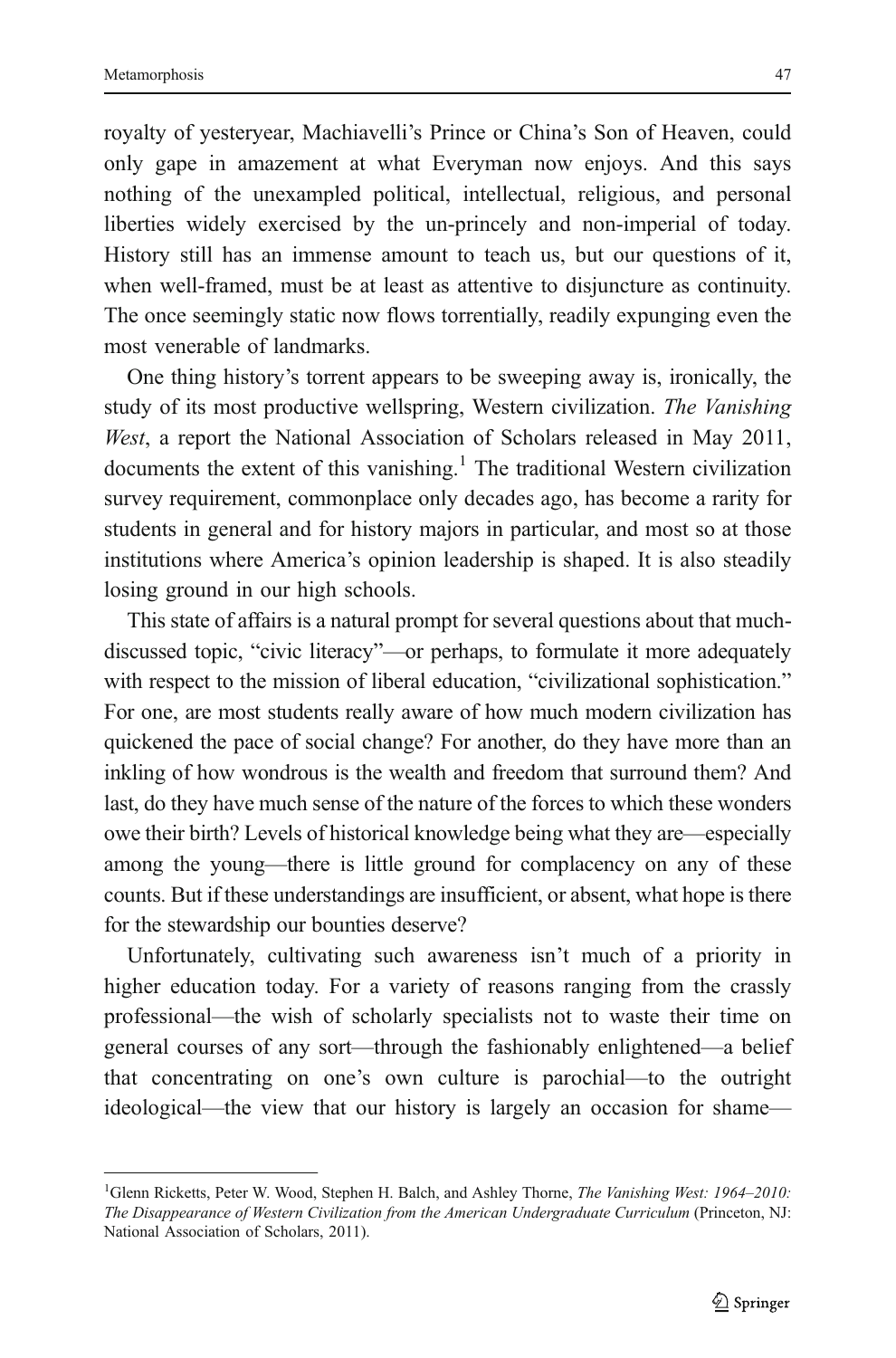the Western history survey course, not only as a requirement, but even as an elective, appears to be on its way to extinction.

Much is at stake. A condition as exceptionally benign as our own is only likely to be sustained when fully appreciated. So let's do a little intellectual pushback and see what can be argued on behalf of this beleaguered educational remnant. We'll rest our case on two premises. The first, unimpeachable if rather obvious, is that in teaching history the stress should be on what is most important. The second, probably less substantial, but certainly compelling to contemporary educators, is that in teaching history we should be preparing students for life in a new globalized age.

The first leads to a conclusion that should be no less evident than its premise: If historical importance is being sought, doesn't it most reside in the origins of our exceptionality, in the miracle of Western modernity? The second oddly boomerangs: If we're really preparing students for "globalism," on what does our new worldwide dispensation rest, if not, almost in its entirety, Western derived institutions? Educationally, it's not "the West or the world." Without the West nothing like the modern world would exist.

## The Metamorphic Nature of the Western Achievement

To argue, in this day and age, that other civilizations deserve equal treatment with the West is to ignore the elephant in comparative civilization's living room. What happened in, and through, the Western world during the last three hundred years is unique in the history of civilization. Western civilization is not just another civilization. It represents a metamorphosis in humanity's estate. The other civilizations of the world have been reborn in, and through, that of the West.

There have been only two prior episodes in the human story, both precivilizational, which parallel the importance of what recently happened in the West. The first was nothing less than the appearance of modern humanity itself, "homo sapiens sapiens," roughly fifty thousand years ago. This was a biological event, a kind of sub-speciation, probably associated with brain and laryngeal changes that allowed for the development of complex language. Out of it came the cultural effervescence that separated us from the rest of animate creation. While humans continued to evolve biologically, adaptation, often of a radical nature, no longer had to wait upon our genes. Religion, art,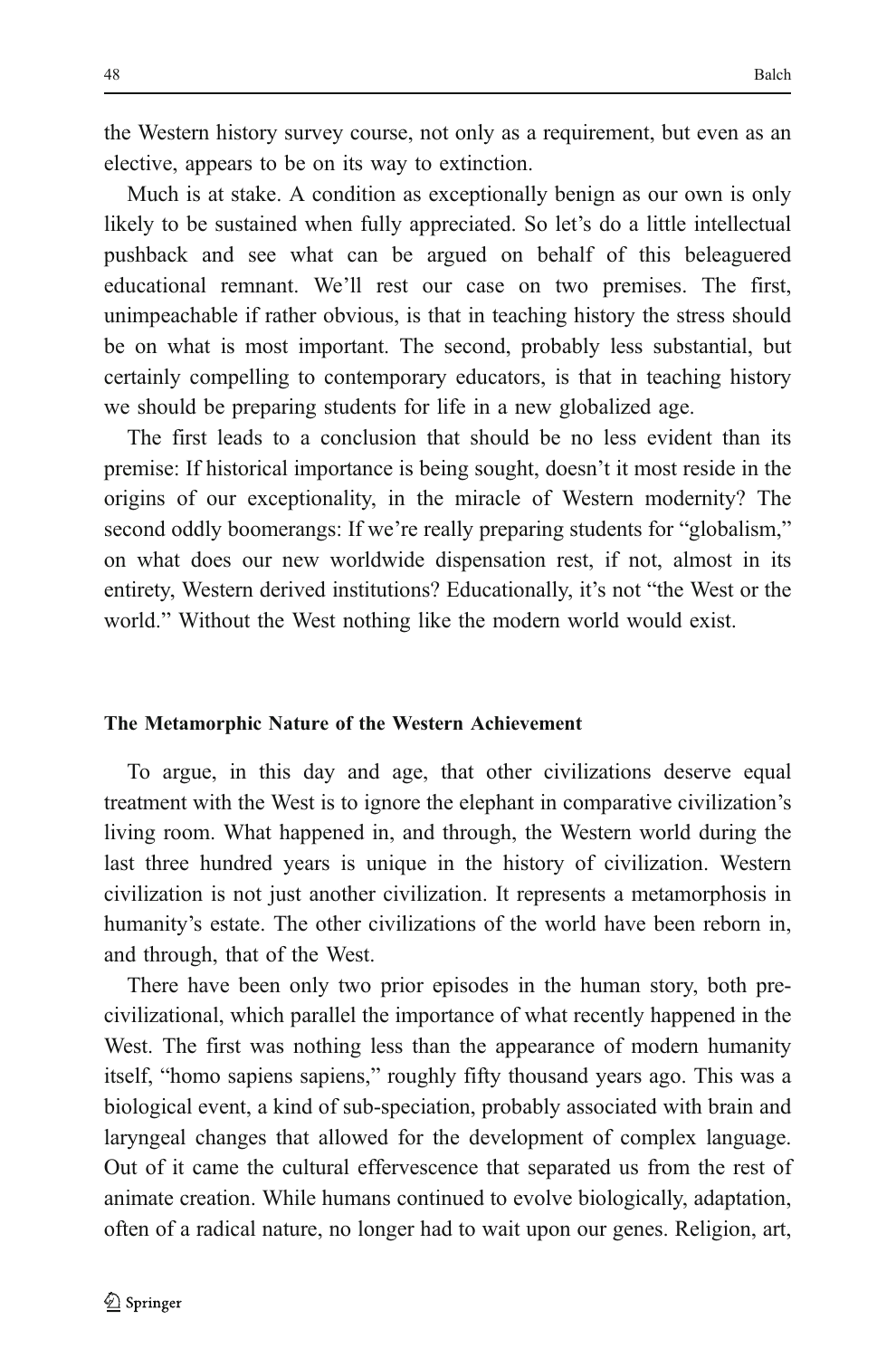and an increasingly complicated technology followed in train, as mankind, hitherto confined to Africa, spread across the face of the earth.

The second metamorphic episode, beginning about ten thousand years ago, involved the invention of agriculture, the transition from the Paleo- to the Neolithic. What made this metamorphic, what gave it a close resemblance to the appearance of language and culture, was its immense multiplication of possibility. With agriculture came redistributable surpluses and, eventually, states to redistribute them. States concentrate power and their redistributive policies typically concentrate wealth among the powerful. This may not have been fair, but it did provide the basis for high civilization, the arts of luxury, and the advanced technologies of war and rulership, including, ultimately, written language. Populations increased, cities arose, the entire human web became a densely intricate knit—and history began.

Metamorphic events have signature qualities. They generate a rapid increase in innovation, population, cultural content, information exchange, energy sources, specialization, the division of labor, and institutional variety. The alterations are not just add-ons, human life is qualitatively altered. By each of these measures recent Western history is surely the third of the great metamorphic breakthroughs. Never before in history has so much, so long taken for granted, been in such flux, including basics like gender relations and family structure. The advent of biotechnology, genetic manipulation, and artificial intelligence even opens the door to the Faustian possibilities of species modification.

There are those, to be sure, who believe that what took place in the West was not so much a breakthrough as a breaking-and-entering, a kind of global grand larceny. In their view the West travelled (or at least started down) its road to riches by expropriating the wealth of others. This trivializes something majestic. The West has no doubt done its share of looting perhaps more than its share—but there was never enough wealth in the world to account for the undreamt powers and possibilities the West (and those regions that have successfully borrowed from it) now possesses.

What happened in the West wasn't a matter of aggregating "quantities," it was a qualitative transformation that carried humanity to a new plane. Oldfashioned empires of which the world has seen many, amass wealth through booty, tribute, taxes, and enslavement, but this is hardly the same as emancipating imagination, energy, and potential. Rome enriched itself on the backs of its subjects and slaves, yet experienced no breakthrough. A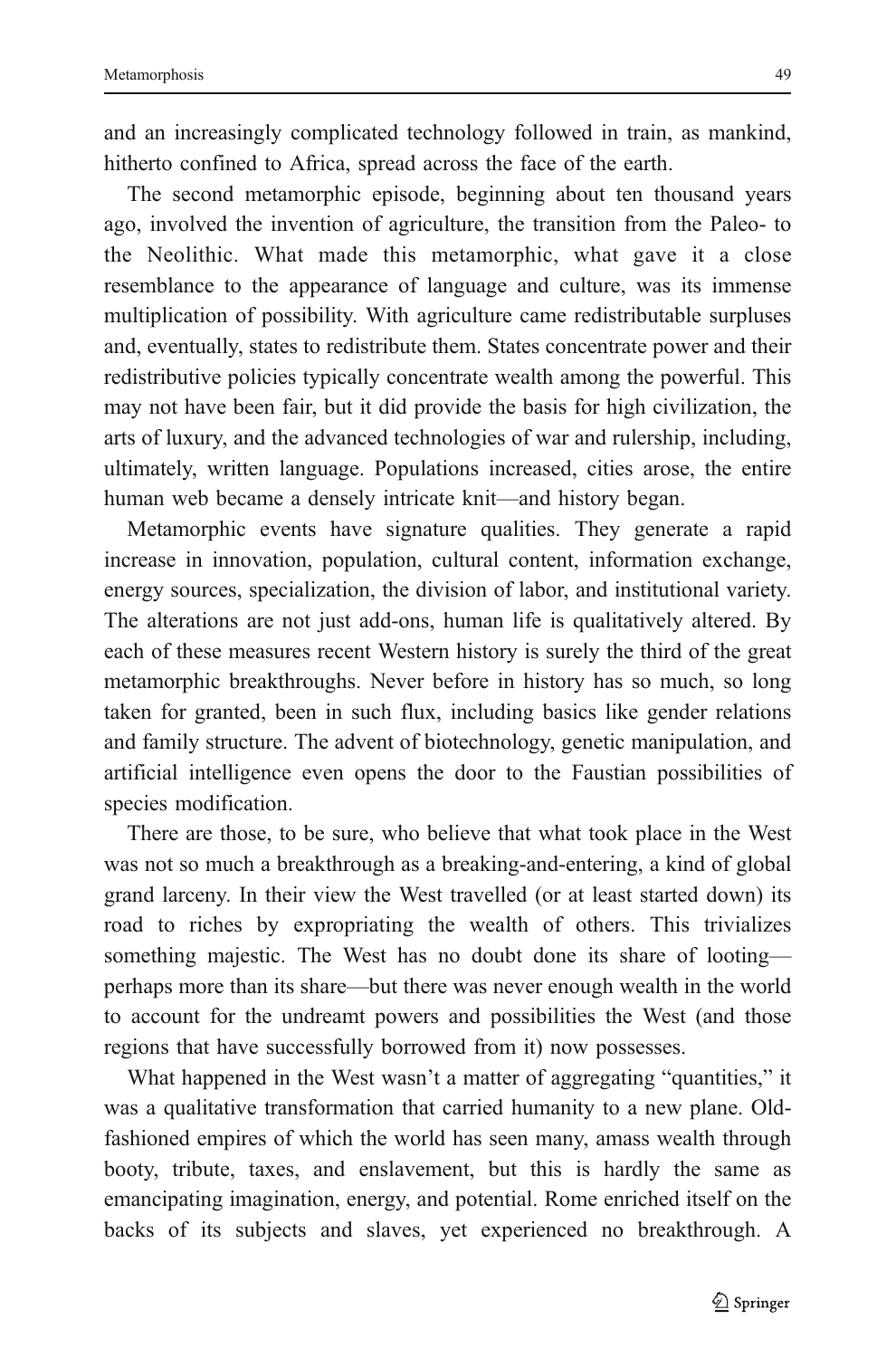metamorphosis involves profound internal changes that intensify creative powers rather than simply concentrating lucre. It is this Promethean aspect that sets apart the last three Western centuries as something truly extraordinary.

## Western History Is World History

All history, when of serious content, is good history. Standing along with literature as the greatest trove of wisdom about human affairs, much more of it should be taught in our colleges and universities. There are huge wastelands in today's desiccated curricula that additional history courses could fruitfully fill. The history of non-Western civilizations, together with the history of the relationships among civilizations, are highly interesting subjects in their own right, and offer significant and clarifying perspectives on that of the West.

What is troubling is not the rise of a new historical subject called "world history"—though teaching it with any degree of competence, and learning it with any degree of mastery, is a tall order—but the fact that world history may be on its way to superseding Western history as the preferred non-American history survey course, and even as a history specialization. This is clearly true in our high schools, where world history courses have steadily been replacing Western history. The trend is exemplified in student patronage of Advanced Placement exams. According to the College Board, 95,981 students took the World History AP exam in 2009, while 78,276, opted for the European history test—the closest thing to a Western history exam covering 1450 to the present, though not the Greco-Roman and Medieval periods.<sup>2</sup>

There is also evidence for the increasing popularity of world history at the undergraduate level. As Western history courses have declined in number, world history surveys have become more numerous. World history doctoral programs are on the rise as well, the website of the World History Association currently lists twenty-six of them. The American Historical Association's (AHA) 2001–2002 survey of history departments found more

<sup>&</sup>lt;sup>2</sup>College Board, The 6th Annual AP Report to the Nation: Class of 2009: Subject Specific Results (New York: The College Board, 2010), 33, 13, [http://professionals.collegeboard.com/profdownload/6th-annual](http://professionals.collegeboard.com/profdownload/6th-annual-ap-report-to-the-nation-2010-subject-reports.pdf)[ap-report-to-the-nation-2010-subject-reports.pdf](http://professionals.collegeboard.com/profdownload/6th-annual-ap-report-to-the-nation-2010-subject-reports.pdf).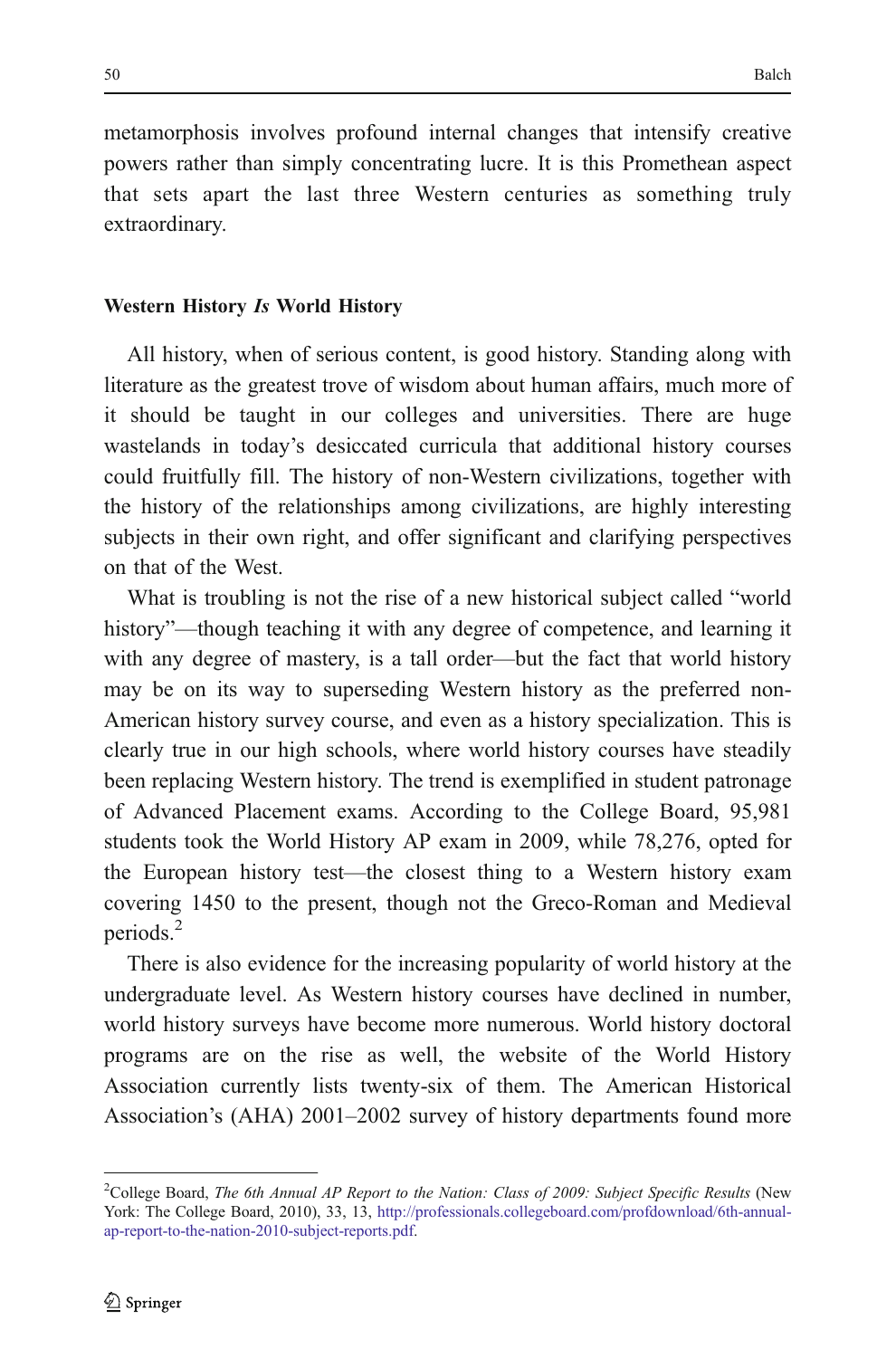departments in master's and doctoral degree awarding institutions with world history specialists than Western civilization specialists. Indeed, in a subsequent 2010 AHA survey, Western civilization was no longer listed as a distinct field—although world history was.<sup>3</sup>

Yet educators who downplay the importance of students receiving a solid education about the Western world as a prelude, or accompaniment, to "global studies," or who believe that such a traditional emphasis has somehow become obsolete or "ethnocentric," or that education about other cultures and civilizations should take preference over or receive equal treatment with our own, or that requirements in Western history should be eliminated, reduced, or replaced by those in world history, are profoundly mistaken. They fail to grasp the real nature of the global civilization that is emerging and the need for students to know what's producing it. While it is surely absorbing influences from a variety of cultural sources, and will likely continue to do so on an expanding scale, its foundations lie in the Western metamorphosis. Without the West, and the remarkable advances in communications and transportation that Western technology has provided, any form of global civilization would be impossible.

In what ways has human society become globalized? It has been globalized through the development and expansion of an integrated worldwide marketplace, whose primary institutions of production, distribution, and finance are embodied in multinational capitalism. It has been globalized through the creation and spread of impersonal, rule-based bureaucracy, now more or less a universal feature of modern states, and of a variety of international administrative bodies. It has been globalized through the general acceptance of the scientific outlook, at least with respect to solving the material problems of mankind, engendering for the first time a planetary community of researchers and technologists. It has been globalized through the dissemination of common notions of government, founded in the norms of constitutionalism and democracy, to which, at a minimum, most states give lip service, and often a good deal more. Finally, it has been globalized through the evolution of a community of taste, high and low, knitting together the experience of everyday life in many parts of the world.

<sup>&</sup>lt;sup>3</sup>Robert B. Townsend, "A Profile of the History Profession, 2010," Perspectives on History (October 2010), <http://www.historians.org/perspectives/issues/2010/1010/1010pro1.cfm>.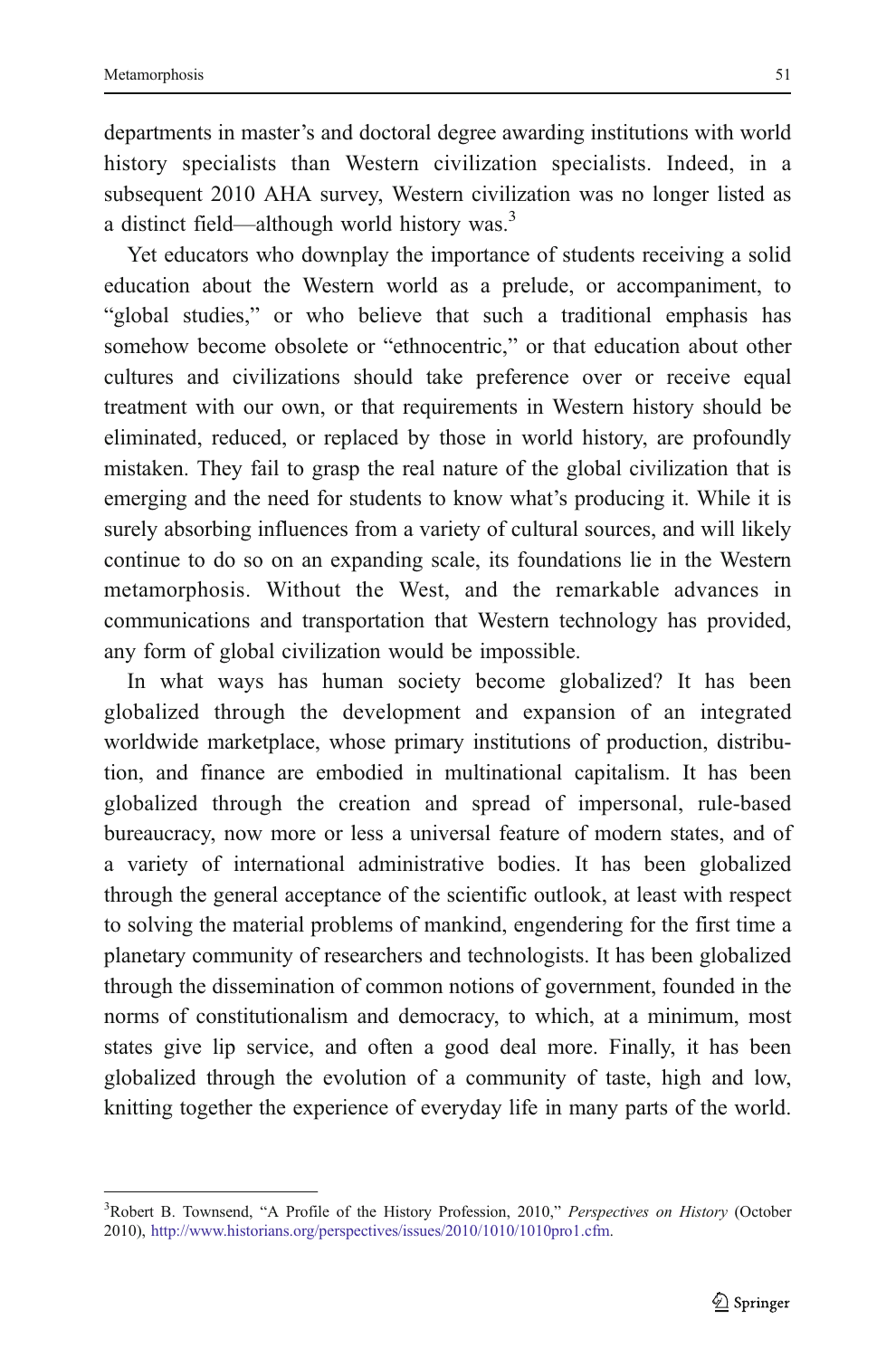In New York, Paris, Buenos Aires, Dakar, Cairo, Mumbai, Moscow, and Shanghai young people are listening to recognizably similar pop music, eating similar fast food, wearing similar clothing, and gushing over the same celebrities. Simultaneously, those aspiring to sophistication read Western classics, listen to works by Bach and Mozart, and attend productions of Shakespeare's plays. Even the sports the world plays, from soccer to the events of the Olympics, are largely Western. Much of this remains superficial overlay, but it provides a greater basis for worldwide transnational empathy than ever existed before.

These commonalities largely derive from ideas, institutions, art forms, and folkways that were first conceived of, or grew into the prominence they have today, in the West. To be sure, some have their ultimate sources elsewhere, but most received their inspiration and definition in Greco-Roman antiquity or during the Middle Ages, and their characteristically modern form within the course of relatively recent European and American history. Other civilizations have been admirably creative, but none has had such a profoundly comprehensive impact on the times in which we live as has the West.

Global selfhood is thus largely a Western selfhood. If we're to understand ourselves as members of an interconnected human family, we must understand the developments within Western civilization that made such a universal community conceivable. Inescapably, that requires the serious study of Western history.

Champions of world history courses further argue that they are histories of the globe instead of just one part of it. And, indeed, world history courses might have justly claimed this special merit had they been offered, say, three hundred years ago or more. Then the world's civilizations, though obviously interacting, had existences far more separate and high cultures far more distinct than they do today. It would also have been harder to say which civilization was the most important or had the best prospects to advance man's estate. A course in history that—as world history courses now generally do—examined major civilizations in parallel, looking for similarities and differences and tracing their exchanges, would have made much sense, at least for those seeking a "global perspective."

But that kind of world history is not the best history of the world *as it now* is. It is, instead, the history of a world *that was* and which, in many respects, has passed away. Even where the older world still raises an unreconstructed head, as with the recrudescence of Islamic militancy, it's been as much in reaction against influences from the West as something indigenous.